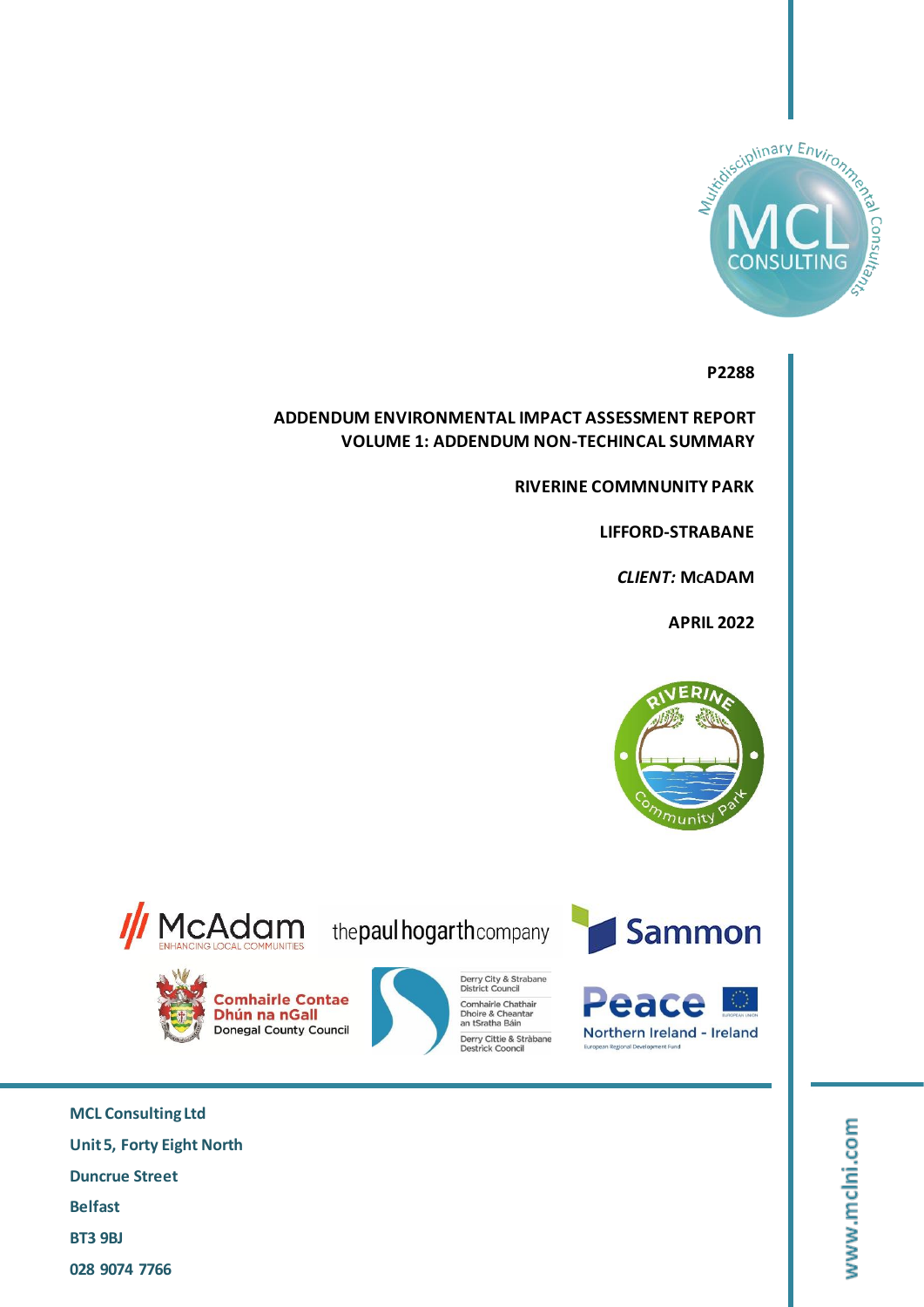## **CONTENTS**

| 1.0 | <b>INTRODUCTION</b>                                                                                                                                                                                               | 1                                         |
|-----|-------------------------------------------------------------------------------------------------------------------------------------------------------------------------------------------------------------------|-------------------------------------------|
|     | 1.1 Red Line Boundary Update<br>1.2 An Bord Pleanála Requests<br>1.3 Design Update                                                                                                                                | $\overline{2}$<br>$\mathbf{3}$<br>3       |
| 2.0 | <b>NEED FOR DEVELOPEMNT</b>                                                                                                                                                                                       | 5                                         |
| 3.0 | <b>PROPOSED DEVELOPEMNT</b>                                                                                                                                                                                       | 5                                         |
|     | 3.1 Lifford Proposals<br>3.2 Strabane Proposals<br>3.3 Bridge Proposal<br>3.4 Accommodation Works Proposal                                                                                                        | 5<br>6<br>6<br>$\overline{7}$             |
| 4.0 | <b>CONSULTATION</b>                                                                                                                                                                                               | 8                                         |
| 5.0 | <b>CONSIDERATION OF ALTERNATIVES</b>                                                                                                                                                                              | 8                                         |
| 6.0 | <b>AMENDMENTS TO ENVIRONMENTAL TOPICS COVERED IN THE EIAR</b>                                                                                                                                                     | 9                                         |
|     | 6.1 Population and Human Health<br>6.2 Biodiversity<br>6.3 Lands, Soils and Waters<br>6.4 Air and Climate<br>6.5 Noise and Vibration<br>6.6 Materials Assets<br>6.7 Cultural Heritage<br>6.8 Landscape and Visual | 9<br>9<br>9<br>10<br>10<br>10<br>10<br>11 |
| 7.0 | <b>CUMULATIVE IMPACTS, INTERACTIONS &amp; MAJOR ACCIDENTS AND DISASTERS</b>                                                                                                                                       | 11                                        |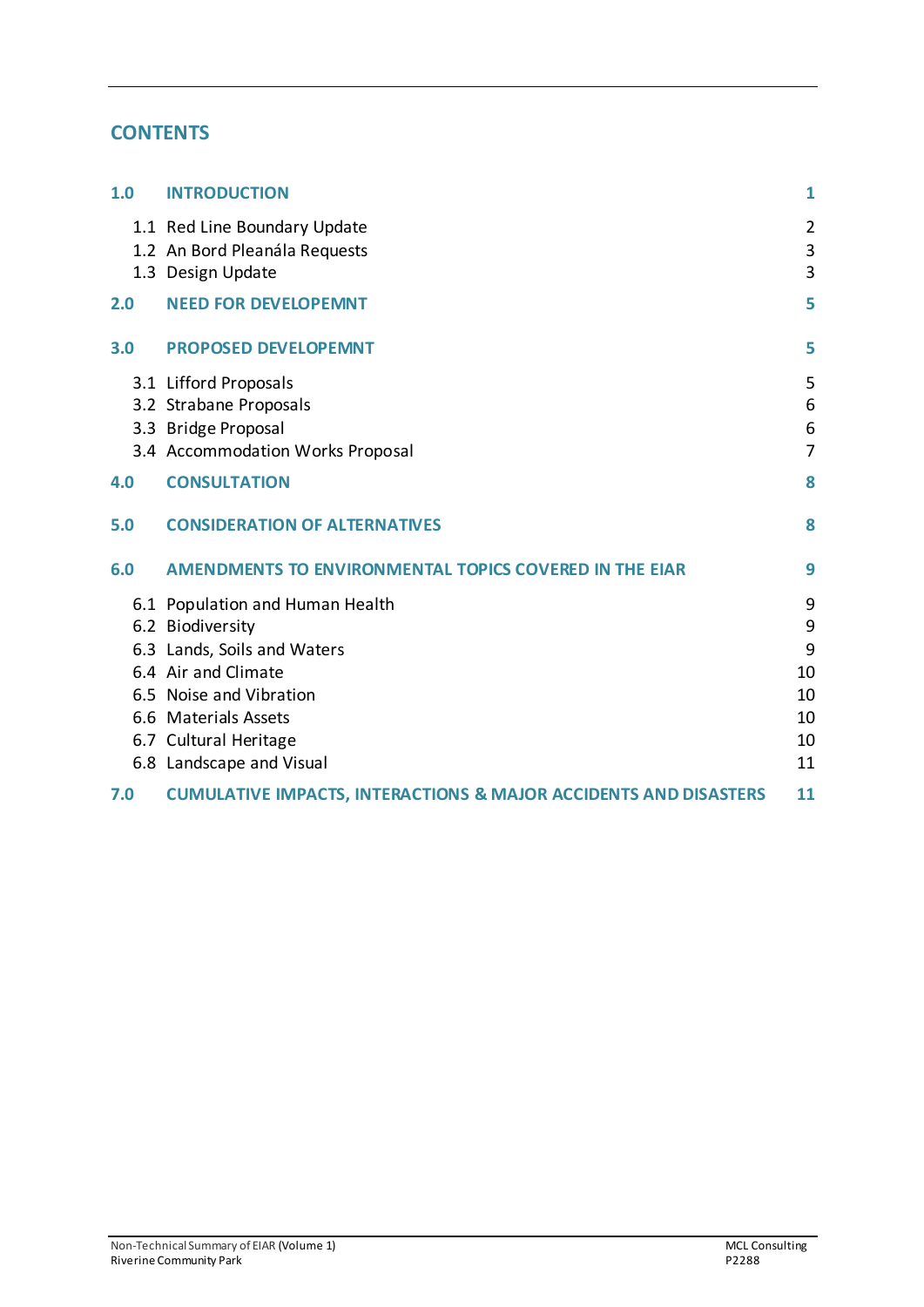### <span id="page-2-0"></span>1.0 **INTRODUCTION**

In September 2021, planning applications for a cross-border community park, comprising complementary facilities located on the Lifford and Strabane banks of the river Foyle and linked by a pedestrian and cycle bridge were submitted to An Bord Pleanála (the Board). The proposed pedestrian and cycle bridge were directed to An Bord Pleanála under section 51(2) of the Roads Act 1993, as amended. The remaining proposed park, which involves works partially within the Foreshore of the River Foyle, was directed to the Board under Section 226(1) and Section 177AE(3) of the Planning and Development Act, 2000 (as amended). Although two separate applications, submitted under separate consent routes, the information contained within each was identical, with each assessing the full scope of the bridge and the wider park.

Following consideration of these applications, the Board issued a request for further information on 17<sup>th</sup> February 2022 requesting further information. A letter was issued for both the application for the bridge (ABP-311468-21) and the application for the community park (ABP-311542-21). The request for information contained in both of these letters was the same due to the fact that the information contained within both of the applications was the same (as explained above).

An Addendum to the originally submitted Environmental Impact Assessment report (EIAR) has been prepared, which contains all of the information requested by the Board as well as further information where necessary. This Addendum EIAR is provided as Volume 2. Further to providing the Board with the requested information, the Addendum EIAR also provides the Board with an update as to the current design of the Project, as this has evolved since the submission of the original applications (see Section 1.3 of this document).

This document sets of the Non-Technical Summary of the Addendum EIAR.

An Addendum Volume 3: Appendices has also been issued as part of the wider Addendum EIAR. Within this Addendum Appendices have been provided where necessary. As with the Addendum Text (Volume 2) Addendum Appendices have been provided where amendments have been required either due to the request of further information from the Board, or an update necessitated by the revised car park location in Strabane. Where any appendices have not been impacted by either of these (i.e. they remain identical to those submitted with the original EIAR), then they have not been provided within the Addendumand the originally submitted documents should be referred to.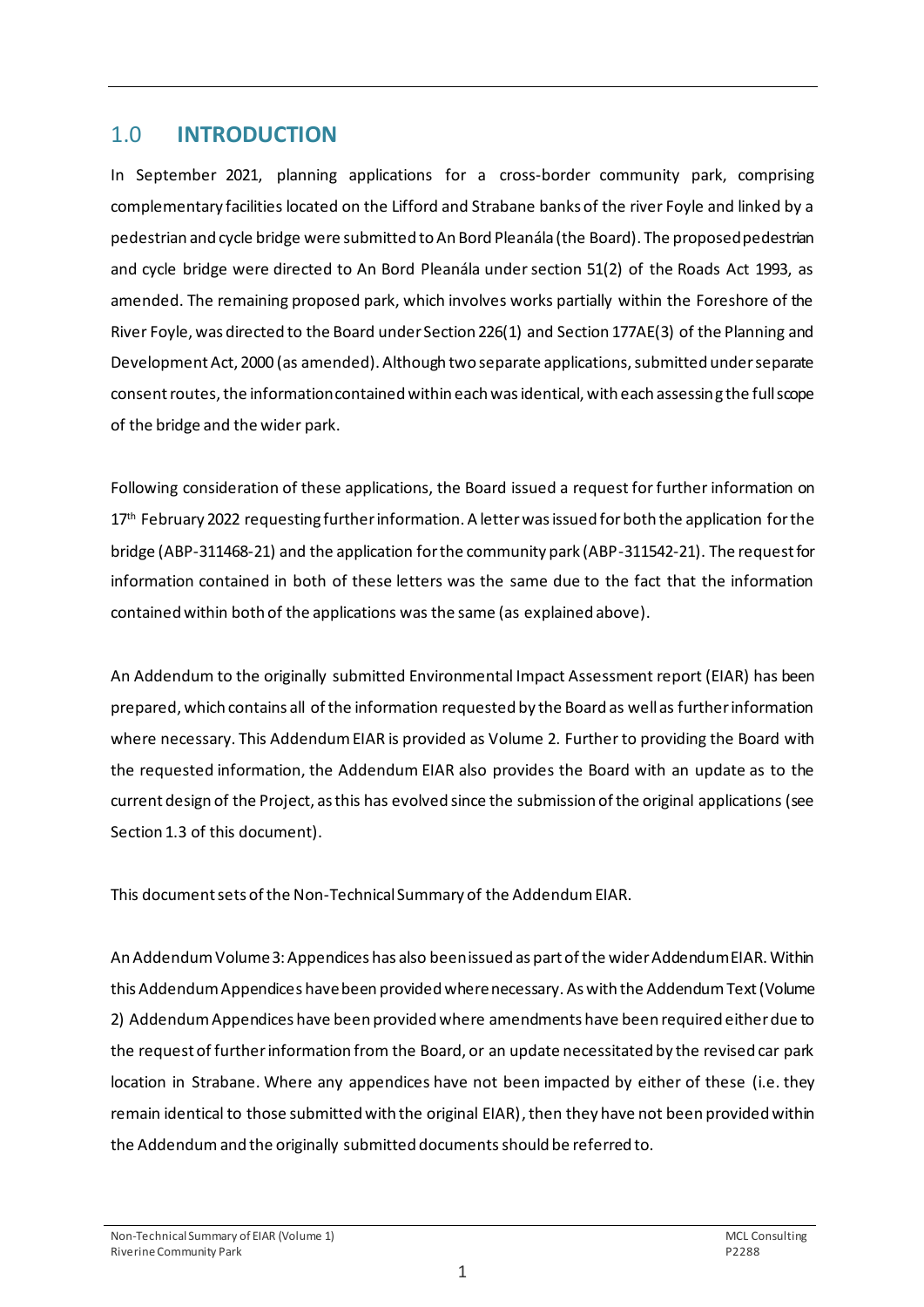### <span id="page-3-0"></span>1.1 **Red Line Boundary Update**

The Addendum EIAR involves an update to the red line boundary of the Project in order to accommodate the largest possible scale temporary bridge construction platform. Planning drawings with the updated red line boundary have been submitted however the maps shown with the Addendum EIAR Main Text (Volume 2) and the Addendum Appendices (Volume 3) have not been updated. The revised red boundary is shown in Figure 1-1 below for information.



**Figure 1-1: Updated Red Line Boundary** 

Please refer back to this boundary when a site map is shown within the Addendum EIAR (including appendices). Both the original and Addendum EIAR have assessed not just the site itself but also the surrounding environs and therefore this amendment to the red line boundary has no impact on the assessments completed to date.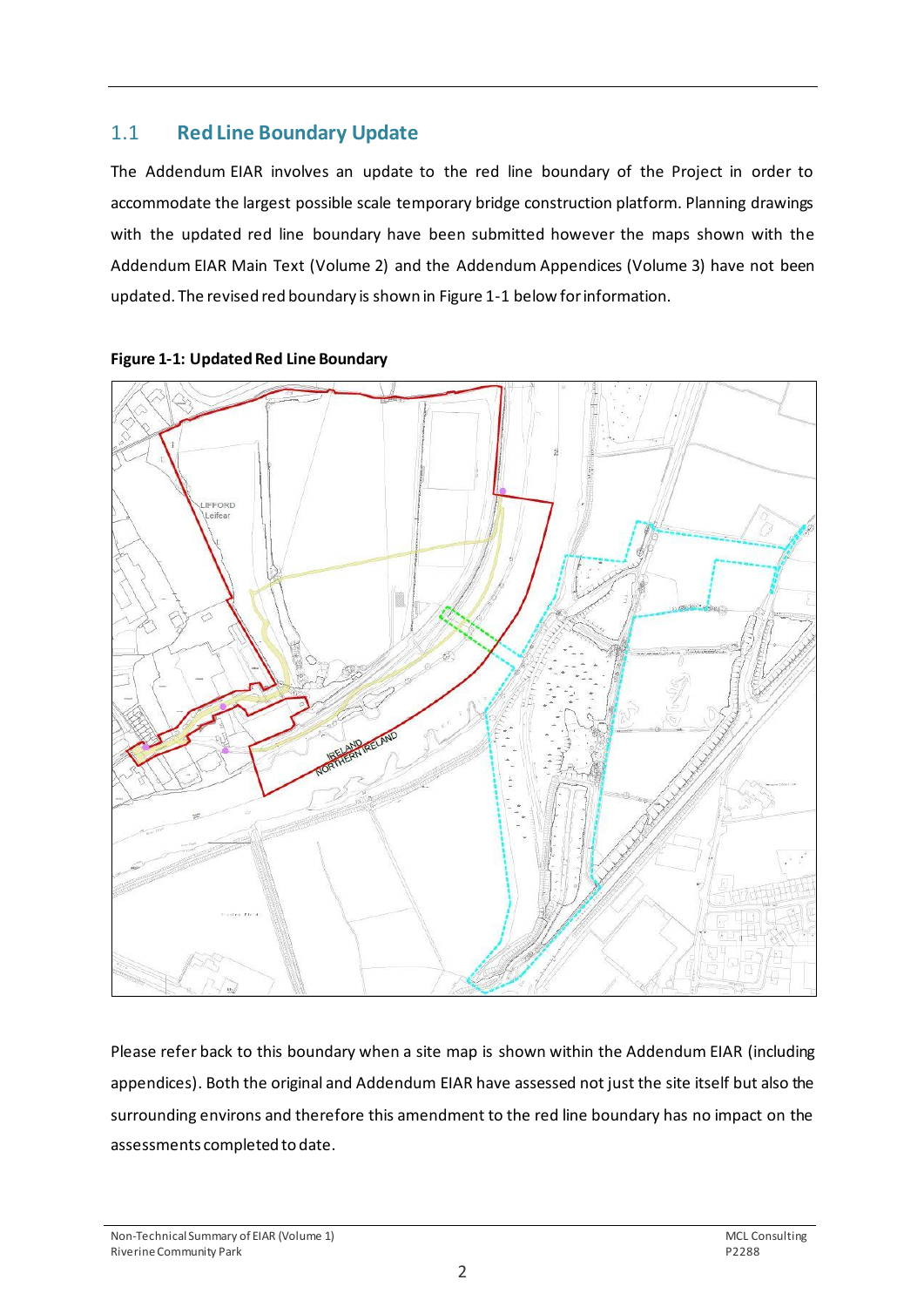### <span id="page-4-0"></span>1.2 **An Bord Pleanála Requests**

An Bord Pleanála (the Board) submitted a total of 7 requests for further information. Within these requests, it was also necessary to response to comments raised by P.E. Lusby and Department of housing, Local Government and Heritage as co-ordinated by Development Applications Unit (DAU) on both Nature Conservation and Underwater Archaeology.

Please see Section 1.1 of the Addendum EIAR Main text (Volume 2) for the responses to each of these requests. Where it has not been possible to provide an answer directly within that Section, the sections within the Addendum EIARwhere the requested information has been provided, has been referenced.

### <span id="page-4-1"></span>1.3 **Design Update**

Although the main purpose of this Addendum EIAR is to provide the additional information requested by the Board, it is also necessary to provide updated information due to a design change which was necessary on the Strabane side of the Project. Although the applications submitted to the Board seek consent only for that development which is situated within Lifford, the Project is transboundary in nature and therefore it is necessary to ensure the information provided within the ROI and NI applications is consistent.

#### **1.3.1 Strabane Car Park Update**

Within the design originally assessed by the EIA, the car park on the Strabane side of the Project was proposed to be located within land to the north east of the proposed development in order to reduce Riverine Community Park infrastructure within the planned A5 Western Transport Corridor (WTC) Vesting Boundary. Excavation of the existing former halting site, situated to the south of Strabane side was to be excavated (concrete and sub-base removed) and the lands restored with imported soils and seeded out as a with wildflower meadow.

The car park on the Strabane side is now proposed to be located within the former halting site and within the A5 WTC Vesting Boundary. Whilst it was agreed that the location of the car park to the north east of the Project would have been the optimum solution, this land remains under private ownership and cannot be procured by the Council for integration in the Project. The original agricultural lands proposed for the car park will not now be developed in any way.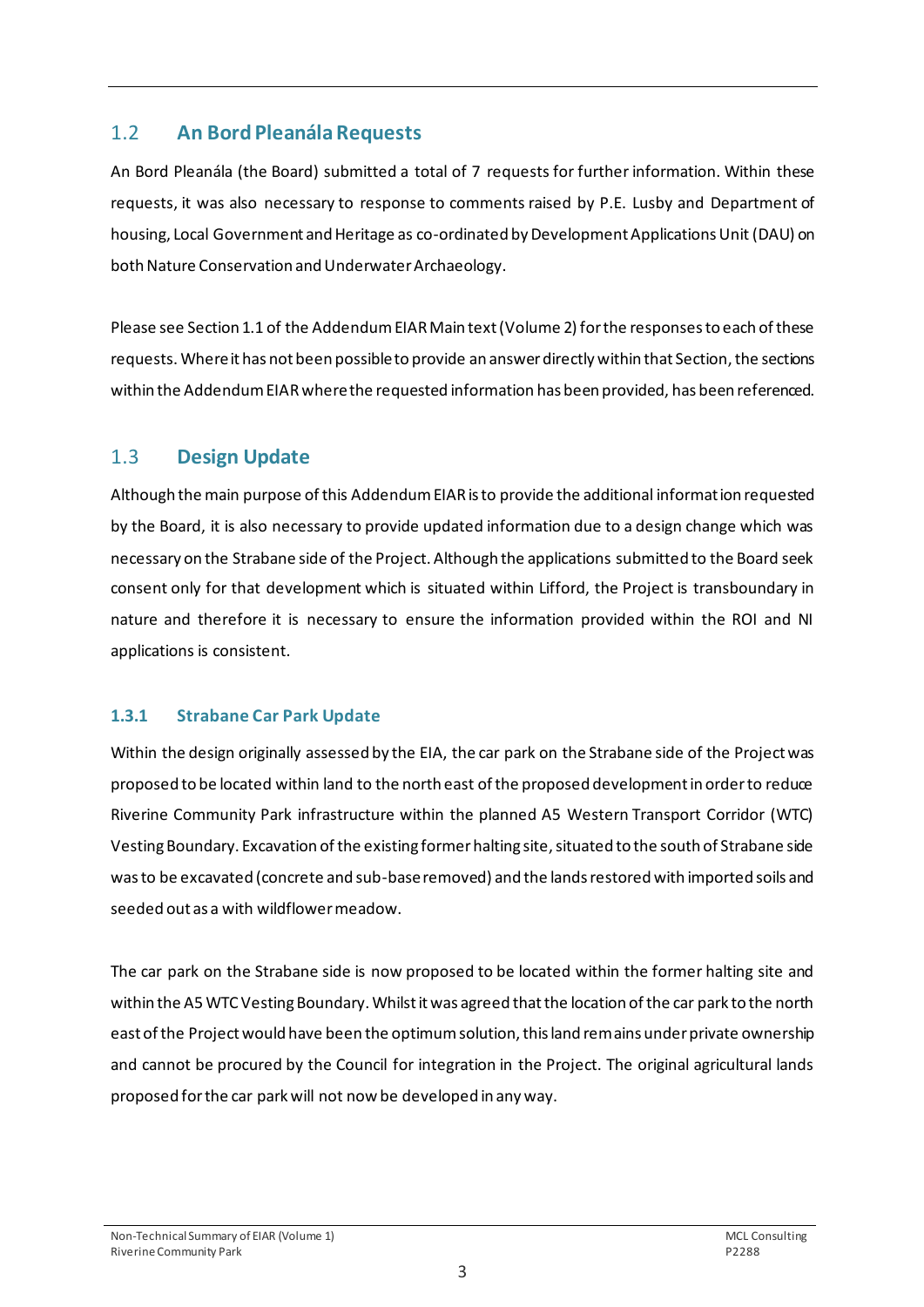Originally, the planning application submitted to Derry City and Strabane District Council (DCSDC) in September 2021 included the car park to the north east on the Strabane side, matching the design that was submitted to the Board for the ROI applications. However, the NI planning application was not validated and in the interim the car park design change was adopted. A revised application and EIA incorporating the amended car park location was submitted to DCSDC and validated on Tuesday 15<sup>th</sup> February 2022. As such, the live NI application and live ROI applications currently contain inconsistent designs with regards to car parking on the Strabane side of the Project.

The required relocation of this car park has had several knock-on effects to the overall design of the Project on the Strabane side. These are fully detailed within the amended Chapter 2 Proposed Development but are summarised as follows:

**Drainage** – the relocation of the car park to the halting site will involve a SuDS scheme comprising permeable hard surfacing across the car park, with underlying granular collection system, delivering infiltrated runoff to the Park Road Drain via a suitably-sized full retention interceptor and hence discharging to the River Foyle via the Nancy Burn.

**Lighting for Strabane North Greenway** – Originally a two-way access road was to connect the Strabane entrance at the roundabout to the car park in the northeast, following the eastern boundary of the site. This was to be lit to the required level appropriate for this use. With the car park now to be located immediately at the site entrance, this two-way access road is no longer required. Instead, only a pedestrian:cycle route is to be provided along the eastern boundary. This is to be provided as part of the Strabane North Greenway and will be provided in advance of the Riverine Project. Lighting for this greenway is then to be provided by the Riverine Project upon its implementation. This lighting will provide a minimum average horizontal illuminance of 5 lux with a minimum vertical illumination of 1.5 lux for facial recognition.

**Car Park & Associated Lighting** - As the car park is to now be located at the former halting site, hardstanding and lighting will be introduced to this area where it was not before. Lighting of the car park will provide a minimum average horizontal illuminance of 10 lux, with lux levels not exceeding 1 lux at the perimeter of the car park. This 1 lux level was agreed with NIEA as being acceptable with regards to impact to bats.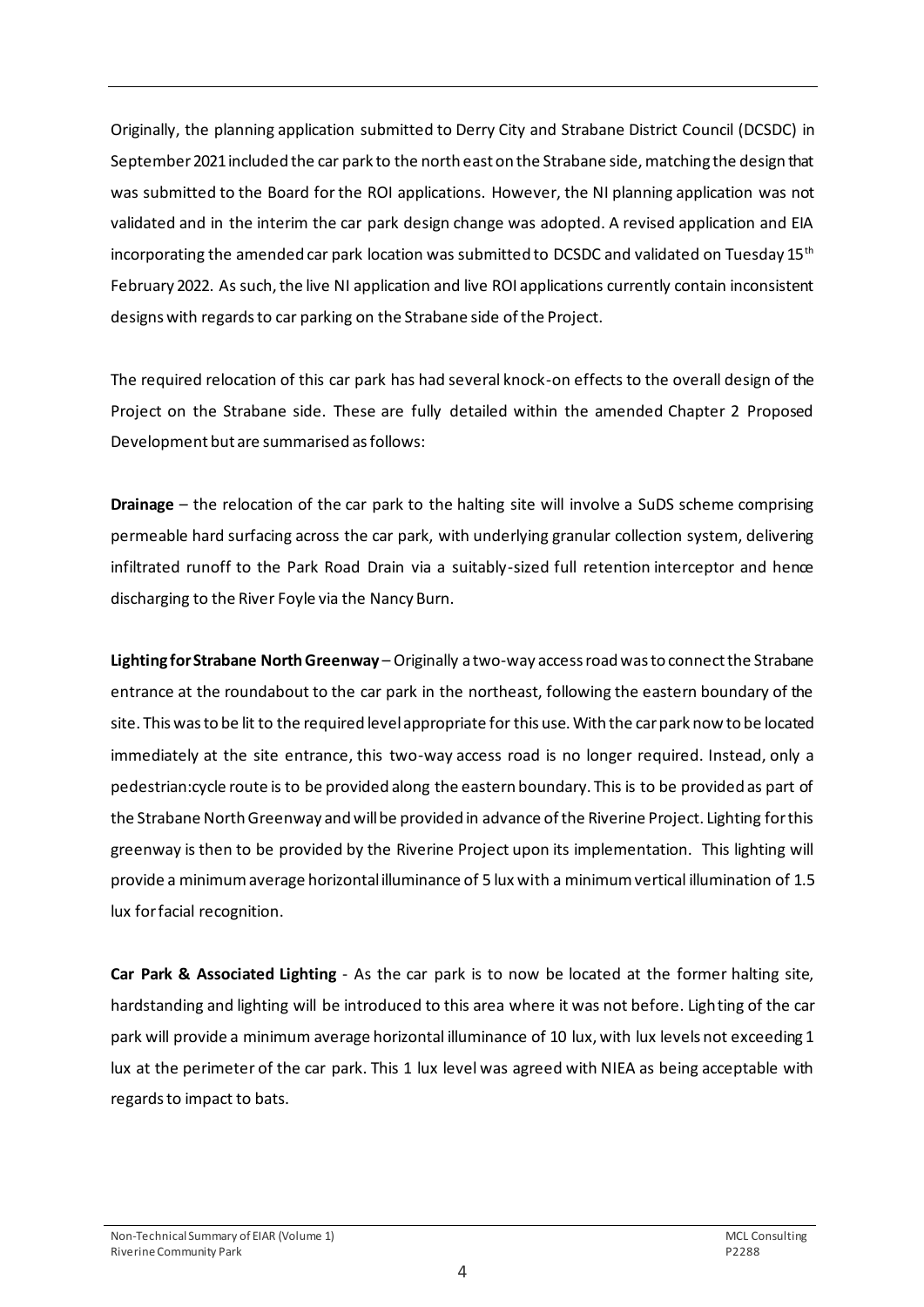## <span id="page-6-0"></span>2.0 **NEED FOR DEVELOPEMNT**

No amendments have been required of this Chapter and the originally submitted Need for Development Chapter therefore remains the current and relevant Chapter for the EIAR.

# <span id="page-6-1"></span>3.0 **PROPOSED DEVELOPEMNT**

The Proposed Development Chapter (Chapter 3) of the Addendum EIAR provides un update on the Project design due to the relocation of the car park in Strabane. The Lifford Proposals and Bridge construction remain unfaceted by this car park relocation.

## <span id="page-6-2"></span>3.1 **Lifford Proposals**

Development of the western portion of the new Riverine Community Park (i.e., the area of the development falling within the Donegal County Council area) and the creation of new community park infrastructure with multi-purpose community facilities and amenities will include:

- Construction of a single storey community resource building with a gross internal floor area 305m², for use as community space including office and refreshment use;
- Construction of a 300m² maintenance compound, surround by 2.25m high ibex fencing to include installation of an approximate 4.0m high by 6.0m wide by 9.0m long prefabricated maintenance shed vehicle storage, washdown area and material storage, surround be ibex fence and access gates;
- Provision of a multi-functional outdoor space and external stage area to accommodate a variety of outdoor events;
- Creation of play areas, a river walk and river access;
- Construction of walkways and cycleways;
- Associated landscaping inclusive of the wetlands of the River Foyle;
- Amenity lighting;
- Provision of car parking with 74 spaces and provisions for cycle parking;
- Site Security including estate style fencing, 2.4m high security fencing and lockable vehicle and pedestrian gates
- Construction of a one way traffic access road 4.5m in width and a 2 way traffic access road 6m in width, with a combined length of 265m to be provided internally within the park;
- Demolition of the existing spectator stand and the construction of a new spectator stand to accommodate 123 spectators;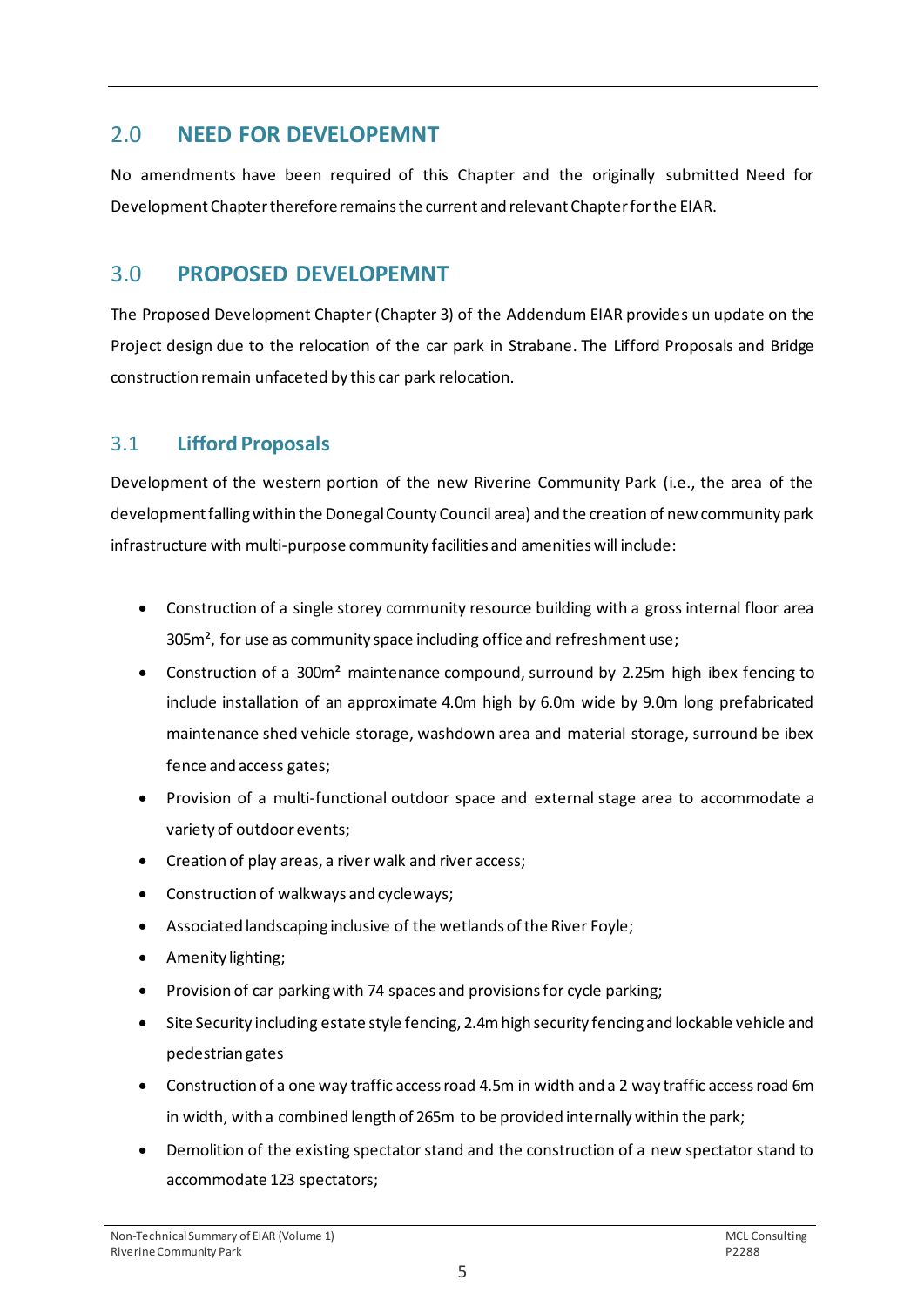- Relocation of existing hare coursing track and the construction of greyhound training runs;
- Provision of an informal parking area to accommodate 8 cars;
- Provision of a new 10kV ESB Substation and diversion underground of existing MV (10kV/20kV) ESB overhead cables traversing the site;
- Provision of ground mounted electrical kiosk;
- Provision of a new wastewater pumping station for onward transfer of foul wastewater to the local network;
- Reconfiguration of existing cinema drainage soakaway;
- Works on the foreshore including construction of a cast in-situ concrete slipway, 5m wide, with adjoining steps of natural stone paving and the provision of a reinforced grass path to a new timber fishing pod; and,
- all ancillary development, accommodation works and site services; on a site extending to 14.9 hectares.

# <span id="page-7-0"></span>3.2 **Strabane Proposals**

Development of the eastern portion of the new Riverine Community Park (i.e., the area of the development falling within the Derry City & Strabane District Council area) and the creation of new community park infrastructure with multi-purpose community facilities and amenities. The development will include:

- a new area of open space;
- vehicle, cycle and pedestrian access;
- car parking area;
- amenity lighting; and,
- all ancillary development and site services; within the site extending to 6.7 hectares (reduced from the previously reported development area of 7.8 hectares).

# <span id="page-7-1"></span>3.3 **Bridge Proposal**

The pedestrian and cycle bridge will be a transboundary structure, providing the iconic and symbolic connection between the two currently separated lands either side of the border.

The proposed bridge location is positioned to ensure best connection between both sides of the park. The bridge design takes inspiration from the historic railway proposing a steel truss design.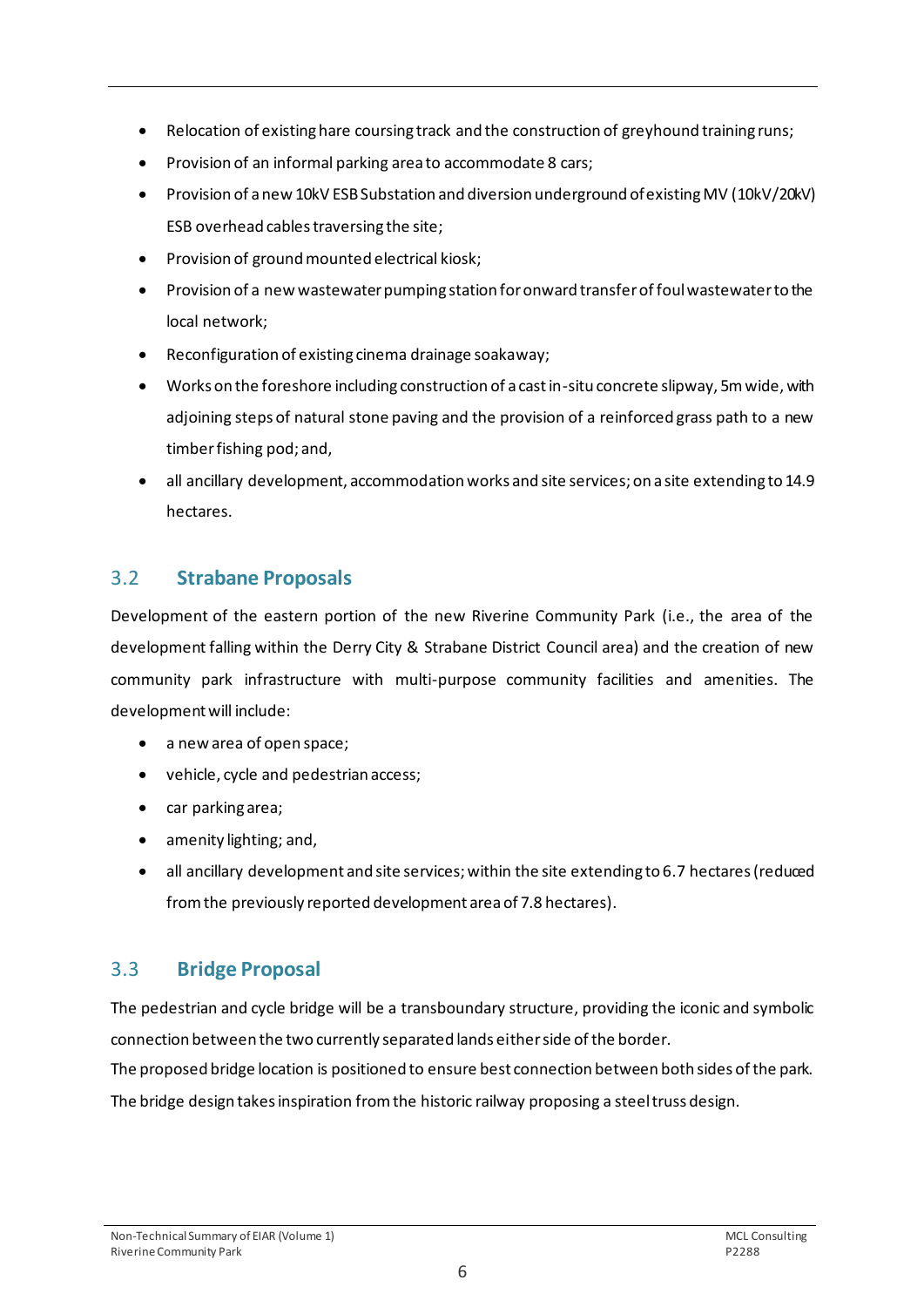The pedestrian and cycle bridge will be a steel truss structure with an overall length of approximately 115m. It will have two spans. The larger span will extend across the river with a length of approximately 88m. The second span will extend over land from the Lifford riverbank to raised ground. The second span will have a length of 27m.

# <span id="page-8-0"></span>3.4 **Accommodation Works Proposal**

The operational boundary of the Riverine Community Park on the Lifford side is entirely located within lands belonging to East Donegal Coursing Club (EDCC), with the proposed Park boundary occupying approximately fifteen acres of this property, which is currently populated with existing infrastructure associated with Club activities. In order to facilitate the proposed development on the Lifford site, it is therefore necessary to relocate and/or replace all existing infrastructure belonging to the Club. These relocation and/or replacement works are defined as the Accommodation Works and are as follows:

- Demolition of the existing spectator stand and the construction of a new spectator stand to accommodate 123 spectators;
- Relocation of existing hare coursing track and the construction of greyhound training runs;
- Provision of an informal parking area to accommodate 8 cars; and,
- all ancillary development and site services; within the site extending to 6.5 hectares.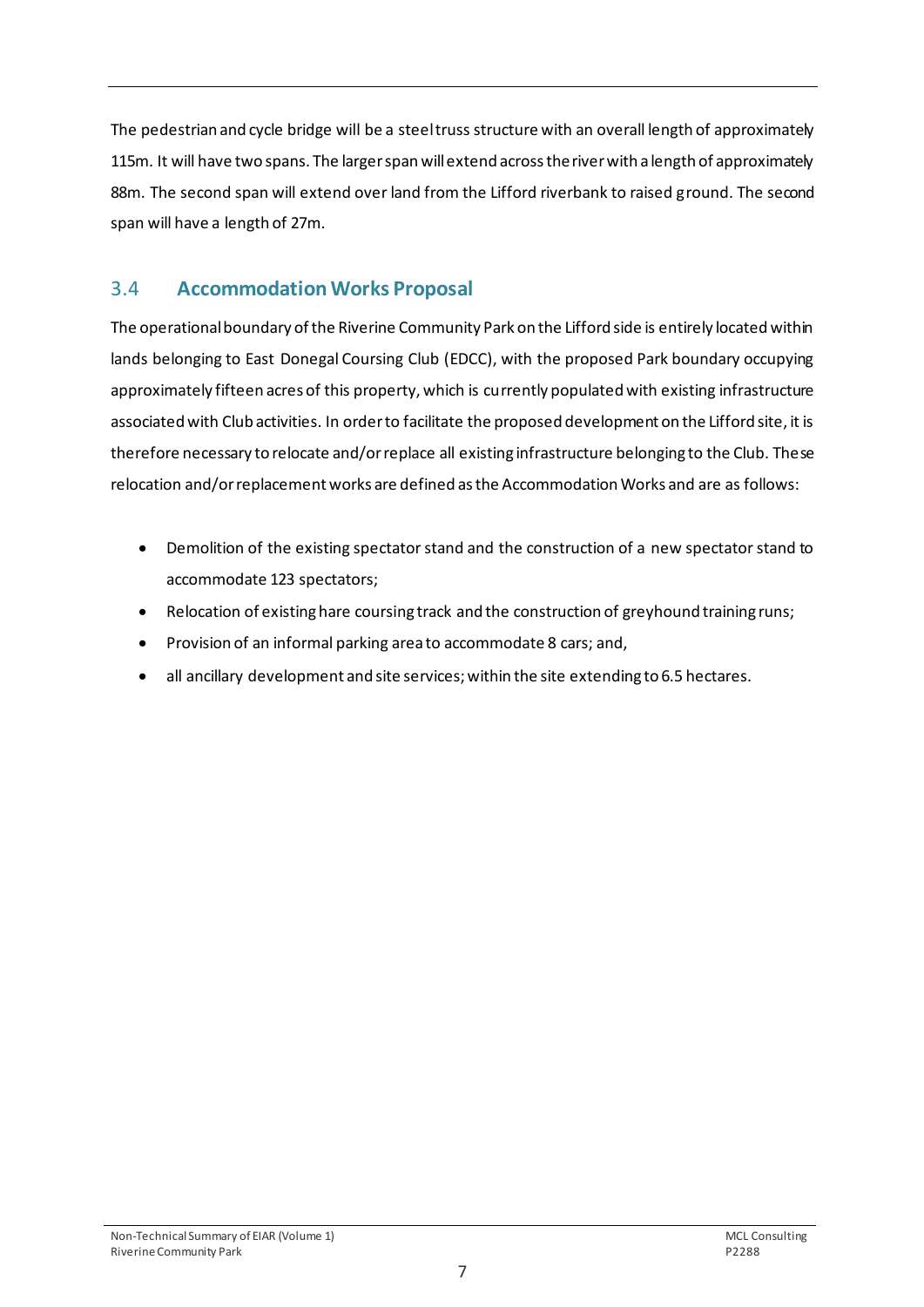### <span id="page-9-0"></span>4.0 **CONSULTATION**

In addition to a response from the Board, a response was also received from the Department of Housing, Local Government and Heritage as co-ordinated by Development Applications Unit (DAU). Following receipt of this correspondence, a consultation meeting was held on  $31^{st}$  Match 2022 between members of the Project team and DAU via Microsoft Teams, following confirmation from the Board that written permission was not required for such a meeting. Minutes of this meeting have provided within Section 3.1 of the Addendum EIAR.

## <span id="page-9-1"></span>5.0 **CONSIDERATION OF ALTERNATIVES**

The Consideration of Alternatives Chapter (Chapter 5) was updated both due to the relocation of the car park on the Strabane site and due to the Board's FI Request.

Due to the relocation of the car park on the Strabane site, Table 5-1 of Chapter 5 was undated to assess the Project against both the A5 Western Transport Corridor and the proposed Strabane north Greenway. Table 5-3 was also updated to assess Excavation of the existing halting site infrastructure (including concrete slabs and utilities) and the provision of car park infrastructure and the Drainage Proposals to [Strabane] Car Park.

Due to the Board's FI Request, Table 5-3 of Chapter5 was updated to considerthe existing bridge and embankment infrastructure to connect the Strabane and Lifford elements of the park across the River Foyle (in response to request from P.E. Lusby) and to assessthe Three Rivers Complex and Access Road Surface Water Requirements (in response to request from (DAU).

- Table 2 Assessment of Specific Layout and Design Proposals against the 2017 CWMF Stage 2(i) / RIBA Stage D Concept Design, i.e., The Alternative Layout and Design Proposal
- Table 3 Assessment of Specific Layout and Design Proposals following Statutory Consultation.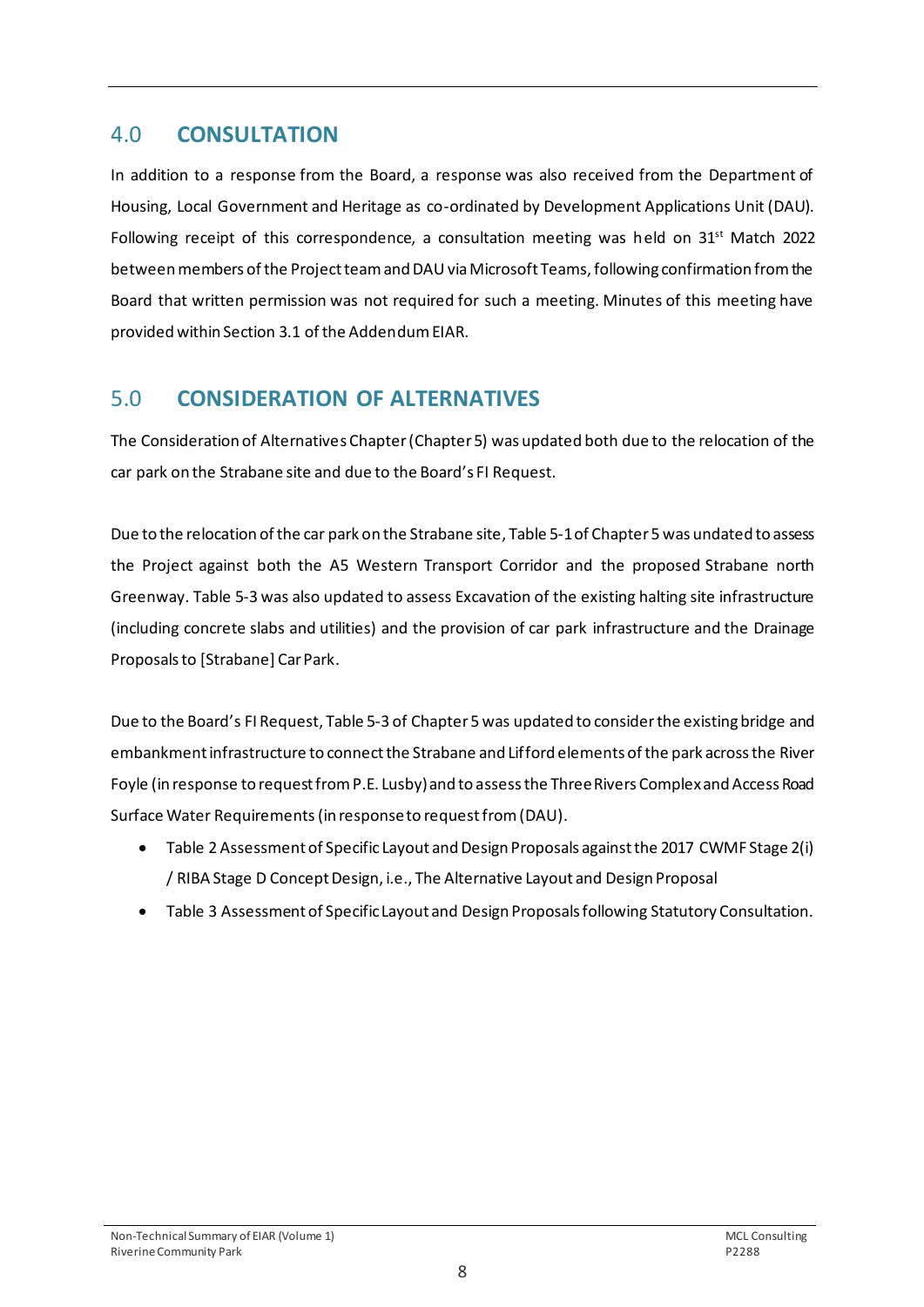# <span id="page-10-0"></span>6.0 **AMENDMENTS TO ENVIRONMENTAL TOPICS COVERED IN THE EIAR**

#### <span id="page-10-1"></span>6.1 **Population and Human Health**

The correspondence received from both the Board and DAU contained no specific request of any additional information relating to Population and Human Health. The correspondence received by P.E. Lusby contained one point relating to Human Health in the form of a request for the EIAR to consider the impact of Brucella Abortus/Brucellosis. A response to this has been provided in Section 1.1 of the AddendumEAIR Main Text (Volume 2).

The relocation of the car park on the Strabane side has had no material change to the impacts on Population and Human Health. The relocation of the car resulted in an improved outcome for Noise and Air Impacts, as summarised in Chapter 8 Air and Climate, and Chapter 9 Noise and Vibration of the Addendum EIAR.

#### <span id="page-10-2"></span>6.2 **Biodiversity**

As suggested by the Board the Biodiversity Chapter (Chapter 8) of the EIAR has been amended to better highlight the potential impacts and mitigation suggestions for the construction phase and the operational phase independently as requested. All other comments and requested amendments have been made and can be found within each independent Appendices for Chapter8.

#### <span id="page-10-3"></span>6.3 **Lands, Soils and Waters**

The Lands, Soils and Waters Chapter (Chapter9) has been updated to address comments made by the Board and DAU in relation to unauthorised gravel extractions, impacts from wastewater treatment works, environmental pollution risks due to flooding. In addition, the Chapter has been updated to reflect the relocation of the car in Strabane, since this resulted in redesigning the SuDS drainage management and to incorporate additionaldetails of construction methodologies and phasing into the risk assessment and mitigation measures for environmental protection. The previously anticipated managementfor the Three River drainage has been removed to reflect the solution delivered by Irish Water as part of their wastewater treatment works upgrades. New management systems for access road drainage at Lifford has been discussed and assessed.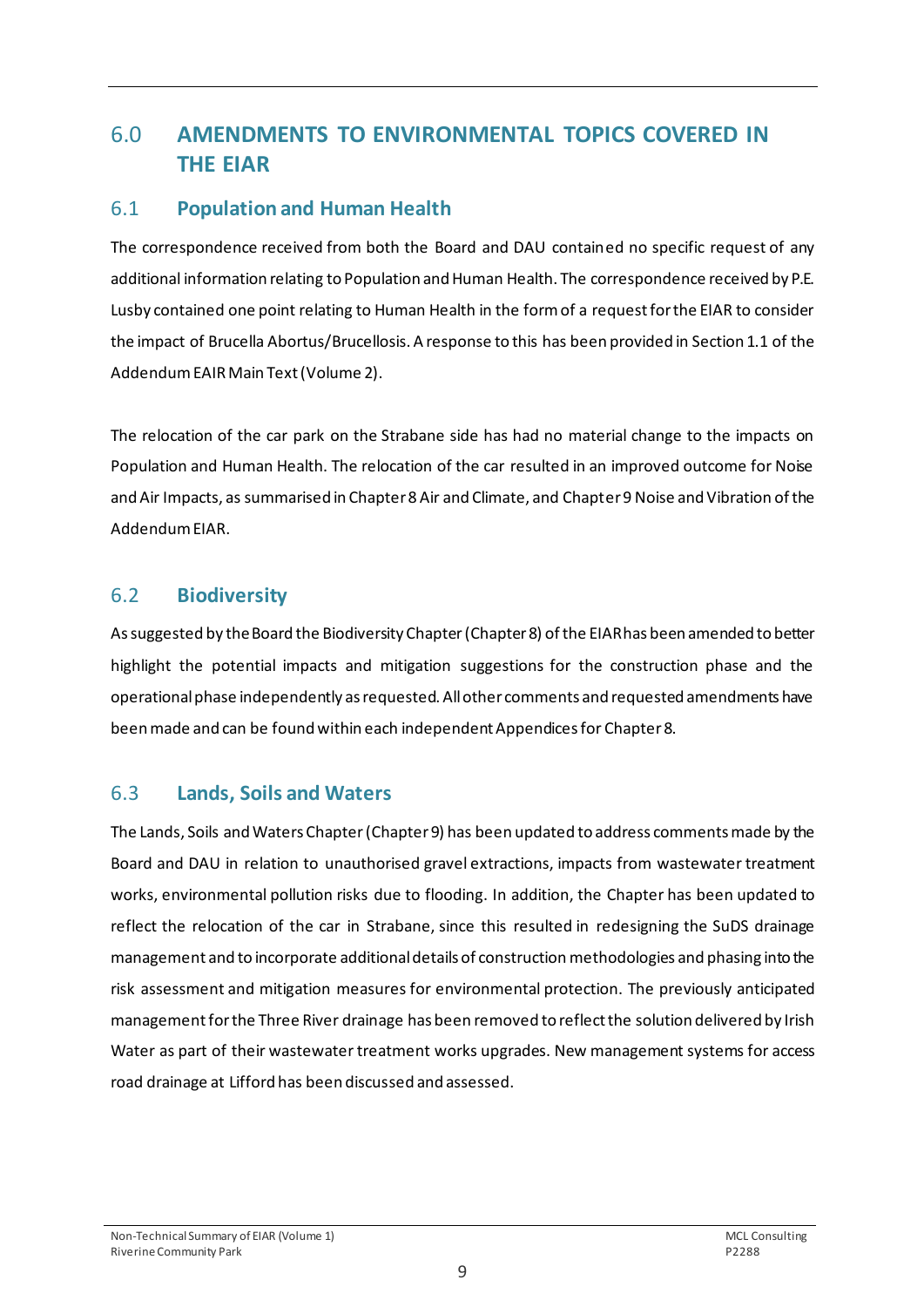#### <span id="page-11-0"></span>6.4 **Air and Climate**

The correspondence received from the Board, DAU and P.E. Lusby contained no specific request for any additional information relating to Air and Climate. Therefore, the only additional information relating to Air and Climate provided within the Air and Climate Chapter is to provide an update to the layout on the Strabane side of the Project, required due to a change in location of the Strabane car park.

Overall, the change in location of the car park has not had a material change on the Air and Climate impacts of the Project. By relocating the car park from the north east corner of the Strabane site, to the south of the site, the distance from the nearest receptor to the Project boundary has increased, therefore resulting in an improvement (less impact) in Air impact. Climate impact remains unchanged.

#### <span id="page-11-1"></span>6.5 **Noise and Vibration**

As with Air and Climate, the correspondence received from the Board, DAU and P.E. Lusby contained no specific request for any additional information relating to Noise and Vibration. Therefore, the only additional information relating to Noise and Vibration provided within the noise and Vibration Chapter is to provide an update based on the revised layout on the Strabane side of the Project, required due to a change in location of the Strabane car park.

Overall, the change in location of the car park has not had a material change on the Noise and Vibration impacts of the Project. By relocating the car park from the north east corner of the Strabane site, to the south of the site, the distance from the nearest receptor to the Project boundary has increased, therefore resulting in an improvement (less impact) in Noise and Vibration impacts.

### <span id="page-11-2"></span>6.6 **Materials Assets**

The key amendments made in the Material Assets Chapter(Chapter 12) can be found within Appendix 12-1 Traffic Statement. The amendments made within the Traffic Statement can be found in a summary at the front of that document. These amendments have been driven by Point 6 of the Board's correspondence as summarised in Chapter 1 of this Addendum EIAR.

### <span id="page-11-3"></span>6.7 **Cultural Heritage**

The Cultural Heritage Chapter (Chapter 13) has been updated to incorporate the findings of an Underwater Archaeological Impact Assessment (UAIA) which was undertaken by ADCO in April 2022.